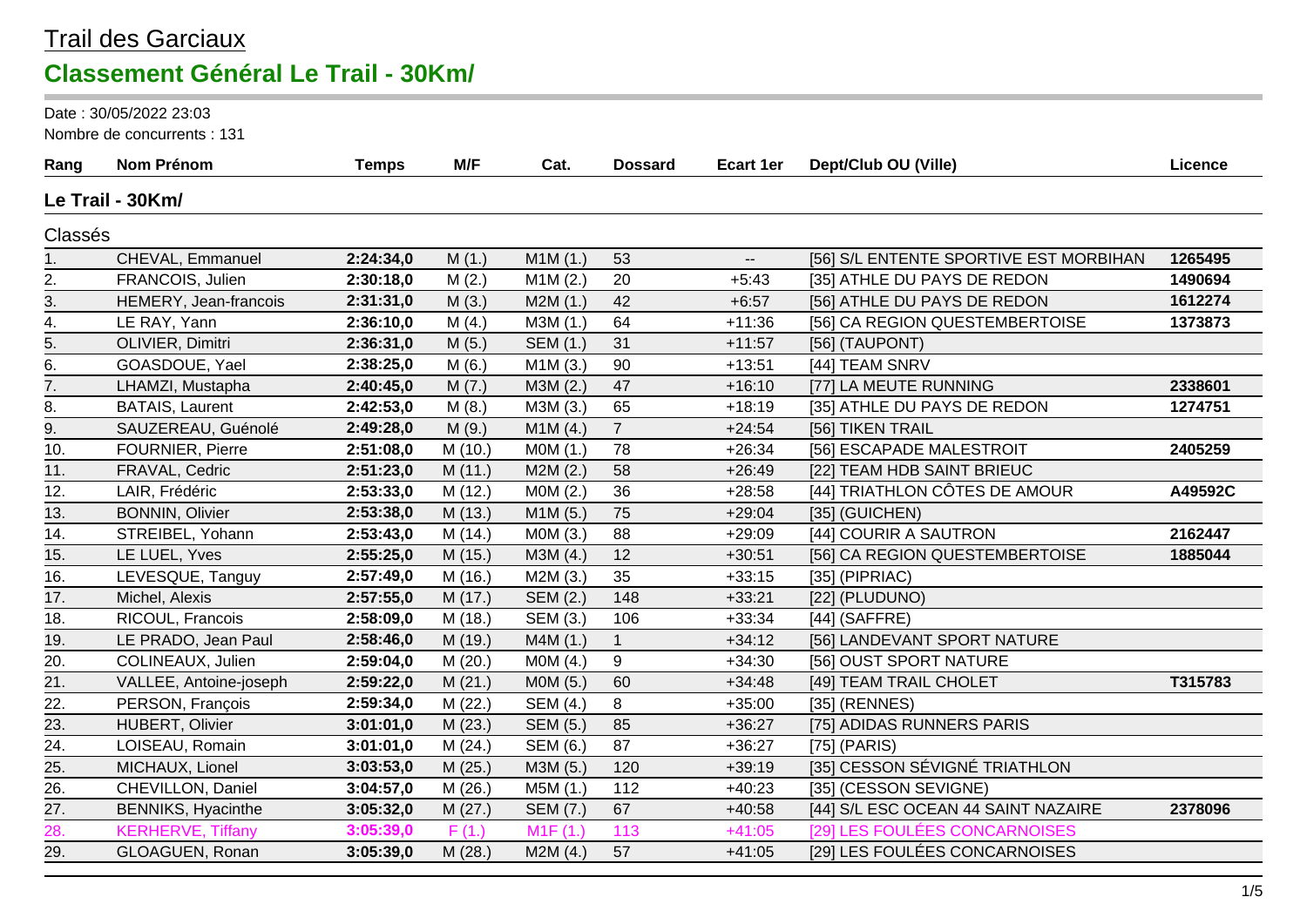| Rang              | Nom Prénom                | <b>Temps</b> | M/F     | Cat.      | <b>Dossard</b> | <b>Ecart 1er</b> | Dept/Club OU (Ville)            | Licence |
|-------------------|---------------------------|--------------|---------|-----------|----------------|------------------|---------------------------------|---------|
| 30.               | <b>AUTIN, Laurent</b>     | 3:05:55,0    | M (29.) | M3M (6.)  | 38             | $+41:21$         | [35] COURIR A BAINS             |         |
| 31.               | Leray, Alain              | 3:06:12,0    | M(30.)  | M3M (7.)  | 125            | $+41:38$         | $[35]$ (RENAC)                  |         |
| 32.               | <b>BASTIDE, Pierrick</b>  | 3:06:14,0    | M(31.)  | SEM (8.)  | 111            | $+41:40$         | [44] CAP ENDURANCE              | 1869764 |
| 33.               | <b>BARBIER, Lionel</b>    | 3:06:29,0    | M (32.) | M2M (5.)  | 41             | $+41:55$         | [56] RBC 56                     |         |
| $\overline{34}$ . | HENRIO, Christophe        | 3:08:56,0    | M (33.) | M3M (8.)  | 13             | $+44:21$         | [56] LANDEVANT SPORT NATURE     |         |
| 35.               | MAUGIN, Gaël              | 3:09:10,0    | M (34.) | M2M(6.)   | 55             | $+44:36$         | [10] SAINTE MAURE ATHLETIC CLUB | 2084697 |
| 36.               | Guitton, Philippe         | 3:09:50,0    | M (35.) | M4M (2.)  | 149            | $+45:16$         | [44] RUNNING FAY DE BRETAGNE    |         |
| 37.               | TUAL, Eric                | 3:11:24,0    | M (36.) | M2M(7.)   | 22             | $+46:50$         | $[35]$ (RENAC)                  |         |
| 38.               | DEBRAY, Didier            | 3:11:55,0    | M (37.) | M2M(8.)   | 5              | $+47:21$         | [56] SPORTEZ-VOUS NATURE        |         |
| 39.               | MAURE, Olivier            | 3:12:45,0    | M (38.) | M3M (9.)  | 68             | $+48:11$         | [85] (FONTENAY LE COMTE)        |         |
| 40.               | LAVIOLETTE, Alexis        | 3:13:16,0    | M (39.) | SEM (9.)  | 39             | $+48:42$         | [35] (BOURGBARRE)               |         |
| 41.               | <b>BOTERF, Anne Marie</b> | 3:14:16,0    | F(2.)   | M3F (1.)  | 73             | $+49:42$         | [56] RUNNING A RIEUX            |         |
| 42.               | PLANCON, Luc              | 3:14:17,0    | M (40.) | M1M(6.)   | 61             | $+49:43$         | [44] RACING CLUB NANTAIS *      | 1969088 |
| 43.               | ACHARD, Eric              | 3:14:17,0    | M(41.)  | M2M (9.)  | 69             | $+49:43$         | [56] LES WALLABIS               |         |
| $\overline{44}$ . | Robic, Bruno              | 3:14:22,0    | M (42.) | M5M(2.)   | 124            | $+49:48$         | [56] RUN BIKE CLUB 56 BAUD      |         |
| 45.               | GAUTER, Gwenael           | 3:14:38,0    | M (43.) | M4M (3.)  | 3              | $+50:04$         | [56] LANDEVANT SPORT NATURE     |         |
| 46.               | <b>GUILLEME, Mickael</b>  | 3:16:28,0    | M (44.) | M2M (10.) | 26             | $+51:53$         | [35] LES BONS PIEDS GUIGNEN     |         |
| 47.               | <b>GUILLORE, Mathieu</b>  | 3:16:51,0    | M (45.) | M2M (11.) | 51             | $+52:16$         | [56] (VANNES)                   |         |
| 48.               | LE CALONNEC, Gregory      | 3:17:06,0    | M (46.) | M1M(7.)   | 95             | $+52:32$         | [35] COURIR A BAINS             |         |
| 49.               | GOUDET, Nadia             | 3:17:34,0    | F(3.)   | M3F (2.)  | 54             | $+53:00$         | [10] SAINTE MAURE ATHLETIC CLUB |         |
| 50.               | FRESNEAU, Olivier         | 3:17:35,0    | M(47.)  | M3M (10.) | 56             | $+53:01$         | [10] SAINTE MAURE ATHLETIC CLUB |         |
| 51.               | GUYON, David              | 3:18:27,0    | M (48.) | M2M (12.) | 46             | $+53:53$         | [56] AN REDERIEN NM             |         |
| 52.               | LE LUHERNE, Matthieu      | 3:18:27,0    | M (49.) | M1M(8.)   | $\overline{2}$ | $+53:53$         | [56] (NOYAL-MUZILLAC)           |         |
| 53.               | Le Garrec, Sebastien      | 3:18:42,0    | M(50.)  | M2M (13.) | 170            | $+54:07$         | $[56]$ (BAUD)                   |         |
| 54.               | JEANNE, Christian         | 3:19:27,0    | M(51.)  | M5M (3.)  | 89             | $+54:53$         | [56] MILLES PATTES TAUPONT      |         |
| 55.               | SUDRY, Fabian             | 3:20:04,0    | M (52.) | M3M (11.) | 70             | $+55:30$         | [44] (ST HERBLAIN)              |         |
| 56.               | QUESSON, Sebastien        | 3:20:13,0    | M (53.) | M2M (14.) | 34             | $+55:39$         | [35] ATHLETIC PONT-REAN         | 1796803 |
| 57.               | TUAL, Frederic            | 3:21:24,0    | M (54.) | M2M (15.) | 32             | $+56:50$         | $[35]$ (GUIPRY)                 |         |
| 58.               | FAUCHEUX, Jacques         | 3:21:44,0    | M (55.) | M5M (4.)  | 19             | $+57:10$         | [56] (ST VINCENT SUR OUST)      |         |
| 59.               | LECOINTRE, Emmanuel       | 3:22:13,0    | M (56.) | M1M (9.)  | $\overline{4}$ | $+57:39$         | $[56]$ (RIEUX)                  |         |
| 60.               | GAS, Christophe           | 3:24:17,0    | M (57.) | M1M (10.) | 79             | $+59:43$         | [56] NOYAL MUZILLAC             |         |
| 61.               | <b>GRIFFON, Cedric</b>    | 3:24:21,0    | M (58.) | M1M (11.) | 27             | $+59:47$         | $[29]$ (QUIMPER)                |         |
| 62.               | LOUAISIL, Lionel          | 3:24:58,0    | M (59.) | MOM(6.)   | 99             | $+60:24$         | [44] NAC COURSE A PIED          |         |
| 63.               | ALLARD, Philippe          | 3:25:24,0    | M(60.)  | M3M (12.) | 76             | $+60:50$         | $[56]$ (ALLAIRE)                |         |
| 64.               | HAINAULT, Benoît          | 3:25:24,0    | M(61.)  | M1M (12.) | 74             | $+60:50$         | $[56]$ (ALLAIRE)                |         |
|                   |                           |              |         |           |                |                  |                                 |         |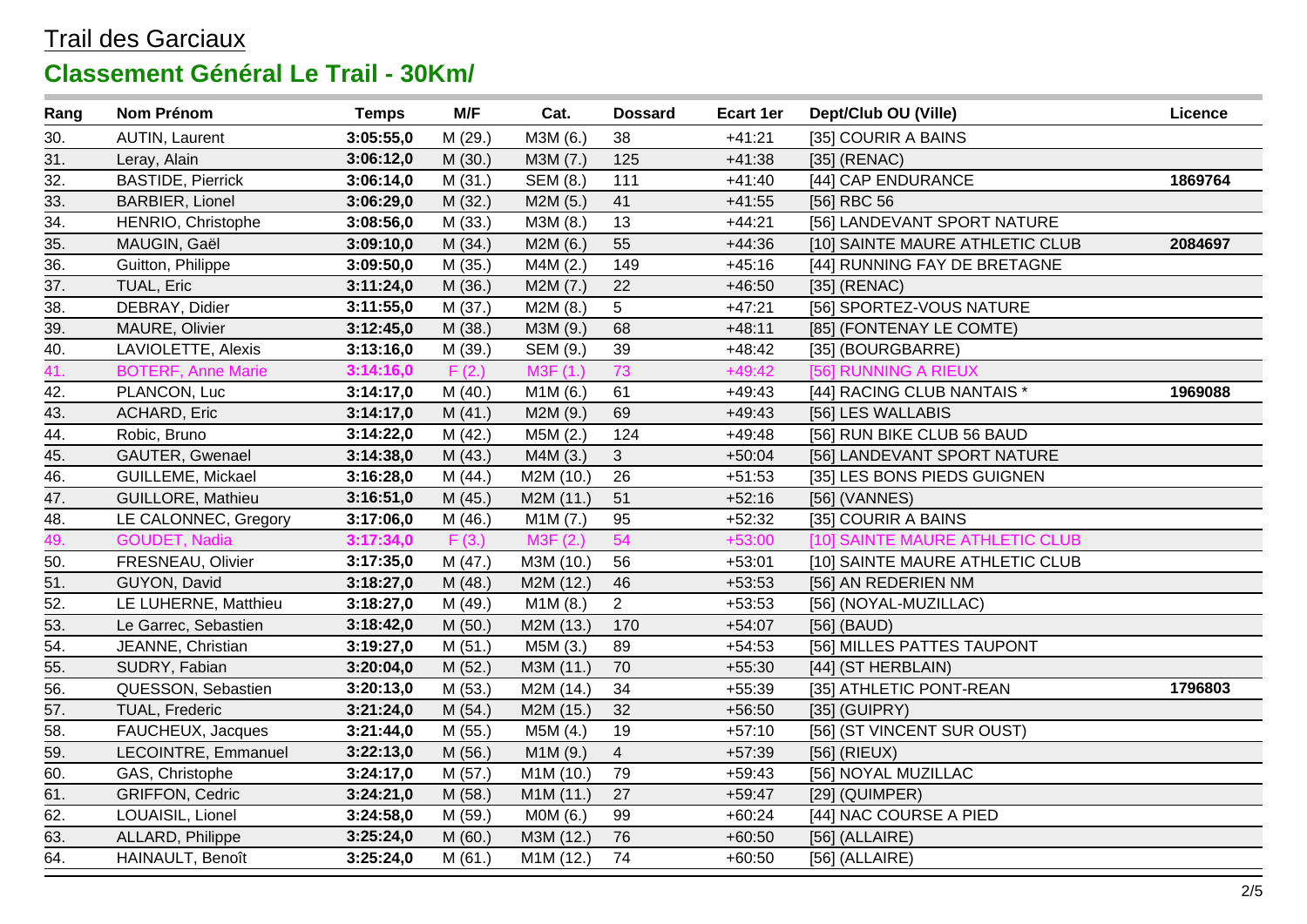| Rang              | Nom Prénom                | <b>Temps</b> | M/F     | Cat.                  | <b>Dossard</b> | <b>Ecart 1er</b> | Dept/Club OU (Ville)         | <b>Licence</b> |
|-------------------|---------------------------|--------------|---------|-----------------------|----------------|------------------|------------------------------|----------------|
| 65.               | RICHARD, Johann           | 3:26:08,0    | M (62.) | M1M (13.)             | 96             | $+61:33$         | [35] (VEZIN LE COQUET)       |                |
| 66.               | LANRIVAIN, Francois       | 3:28:00,0    | M(63.)  | M1M (14.)             | 14             | $+63:25$         | [56] LHF ESPOIR POUR LISON   |                |
| 67.               | <b>BERSON, Antoine</b>    | 3:28:03,0    | M(64.)  | MOM(7.)               | 62             | $+63:28$         | [56] (VANNES)                |                |
| 68.               | MAHE, Thibault            | 3:28:25,0    | M (65.) | MOM(8.)               | 105            | $+63:51$         | [44] TEAMMAHE                |                |
| 69.               | ROOS, Patrick             | 3:29:57,0    | M(66.)  | M3M (13.)             | 118            | $+65:23$         | [44] ATHLE DU PAYS DE REDON  | 1479745        |
| 70.               | CHEREAU, David            | 3:30:52,0    | M(67.)  | M2M (16.)             | 33             | $+66:18$         | [35] COURIR A BAINS          |                |
| 71.               | BONNIN, Mickael           | 3:31:25,0    | M(68.)  | M2M (17.)             | 44             | $+66:50$         | [56] (ELVEN)                 |                |
| 72.               | CAMUS, Denis              | 3:33:27,0    | M (69.) | M3M (14.)             | 80             | $+68:53$         | [44] AMA CUGAND              |                |
| 73.               | JANNEAU, Baptiste         | 3:33:34,0    | M (70.) | ESM (1.)              | 81             | $+68:59$         | [44] (BASSE GOULAINE)        |                |
| $\overline{74}$ . | DANIEL, Frédéric          | 3:34:02,0    | M(71.)  | M2M (18.)             | 72             | $+69:28$         | [44] (SAINT-NAZAIRE)         |                |
| 75.               | DI-COLA, Adriana          | 3:35:30,0    | F(4.)   | M2F(1.)               | 110            | $+70:55$         | [14] COURSEULLES RUNNING     |                |
| 76.               | GUEHENNEUX, Anthony       | 3:35:47,0    | M (72.) | M0M (9.)              | 21             | $+71:12$         | [56] LA TEAM GUEHENNEUX      |                |
| 77.               | LOLLIVIER, Nicolas        | 3:38:38,0    | M (73.) | M1M (15.)             | 11             | $+74:04$         | [56] RUNNING A RIEUX         |                |
| 78.               | JOSSE, Christophe         | 3:39:10,0    | M(74.)  | M3M (15.)             | 45             | $+74:36$         | [35] ATHLETIC PONT-REAN      | 1556658        |
| 79.               | AUFFRET, Frédérique       | 3:40:01,0    | F(5.)   | M <sub>2</sub> F (2.) | 52             | $+75:27$         | [44] (ST HERBLAIN)           |                |
| 80.               | GUYODO, Jean Marie        | 3:40:03,0    | M (75.) | M1M (16.)             | 10             | $+75:29$         | [44] SNRV                    |                |
| $\overline{81}$ . | GELOT, Benjamin           | 3:40:13,0    | M (76.) | M0M (10.)             | 59             | $+75:38$         | [44] (LIGNÉ)                 |                |
| 82.               | PIFFERI, Gregory          | 3:41:53,0    | M (77.) | M2M (19.)             | 86             | $+77:18$         | [44] (SAINT JEAN DE BOISEAU) |                |
| 83.               | LEVY, Hervé               | 3:42:05,0    | M (78.) | M4M (4.)              | 107            | $+77:30$         | [14] COURSEULLES RUNNING     |                |
| 84.               | ACARD, Noël               | 3:42:05,0    | M (79.) | M3M (16.)             | 108            | $+77:31$         | [14] COURSEULLES RUNNING     |                |
| 85.               | BONNIFAY, Pascal          | 3:44:56,0    | M (80.) | M3M (17.)             | 121            | $+80:22$         | [13] ULTRA TERRE DE PROVENCE |                |
| 86.               | VALLEE, Pierre            | 3:45:41,0    | M(81.)  | M4M (5.)              | 77             | $+81:07$         | $[44]$ (TRIGNAC)             |                |
| 87.               | GUILLOU, Ludovic          | 3:46:23,0    | M (82.) | M2M (20.)             | 117            | $+81:49$         | [35] TERRES DE FENETRE       |                |
| 88.               | SICHE, Frédéric           | 3:46:27,0    | M (83.) | M2M (21.)             | 71             | $+81:53$         | [44] (ST JOACHIM)            |                |
| 89.               | CLERO, Alain              | 3:46:31,0    | M (84.) | M5M (5.)              | 123            | $+81:56$         | [44] NAC COURSE A PIED       |                |
| 90.               | MARCHAND, Pierre          | 3:47:27,0    | M (85.) | M6M (1.)              | 94             | $+82:53$         | $[35]$ (REDON)               |                |
| 91.               | LOPES, Kristina           | 3:47:28,0    | F(6.)   | MOF(1.)               | 109            | $+82:54$         | [14] COURSEULLES RUNNING     |                |
| 92.               | MEHAT, Herve              | 3:48:36,0    | M(86.)  | M4M (6.)              | 63             | $+84:02$         | [56] (ST VINCENT SUR OUST)   |                |
| 93.               | Frangeul, William         | 3:53:25,0    | M (87.) | SEM (10.)             | 167            | $+88:50$         | $[35]$ (REDN)                |                |
| 94.               | Moriceau, Meriadec        | 3:53:25,0    | M (88.) | SEM (11.)             | 168            | $+88:51$         | [56] (ST PERREUX)            |                |
| 95.               | JOUVANTE, Guillaume       | 3:53:49,0    | M (89.) | M2M (22.)             | 30             | $+89:15$         | [56] LHF ESPOIR POUR LISON   |                |
| 96.               | MIGNET, Anne Gaelle       | 3:55:02,0    | F(7.)   | M <sub>2</sub> F (3.) | 18             | $+90:28$         | [56] (MARZAN)                |                |
| 97.               | <b>DANION, Christelle</b> | 3:55:03,0    | F(8.)   | M2F(4.)               | 23             | $+90:28$         | [56] (MARZAN)                |                |
| 98.               | Demué, Vincent            | 3:55:03,0    | M (90.) | M2M (23.)             | 169            | $+90:29$         | [56] (BOHAL)                 |                |
| 99.               | CRUSSON, Paul             | 3:58:31,0    | M (91.) | SEM (12.)             | 16             | +93:56           | [56] GP MARZAN FOOTBALL      | 2543612782     |
|                   |                           |              |         |                       |                |                  |                              |                |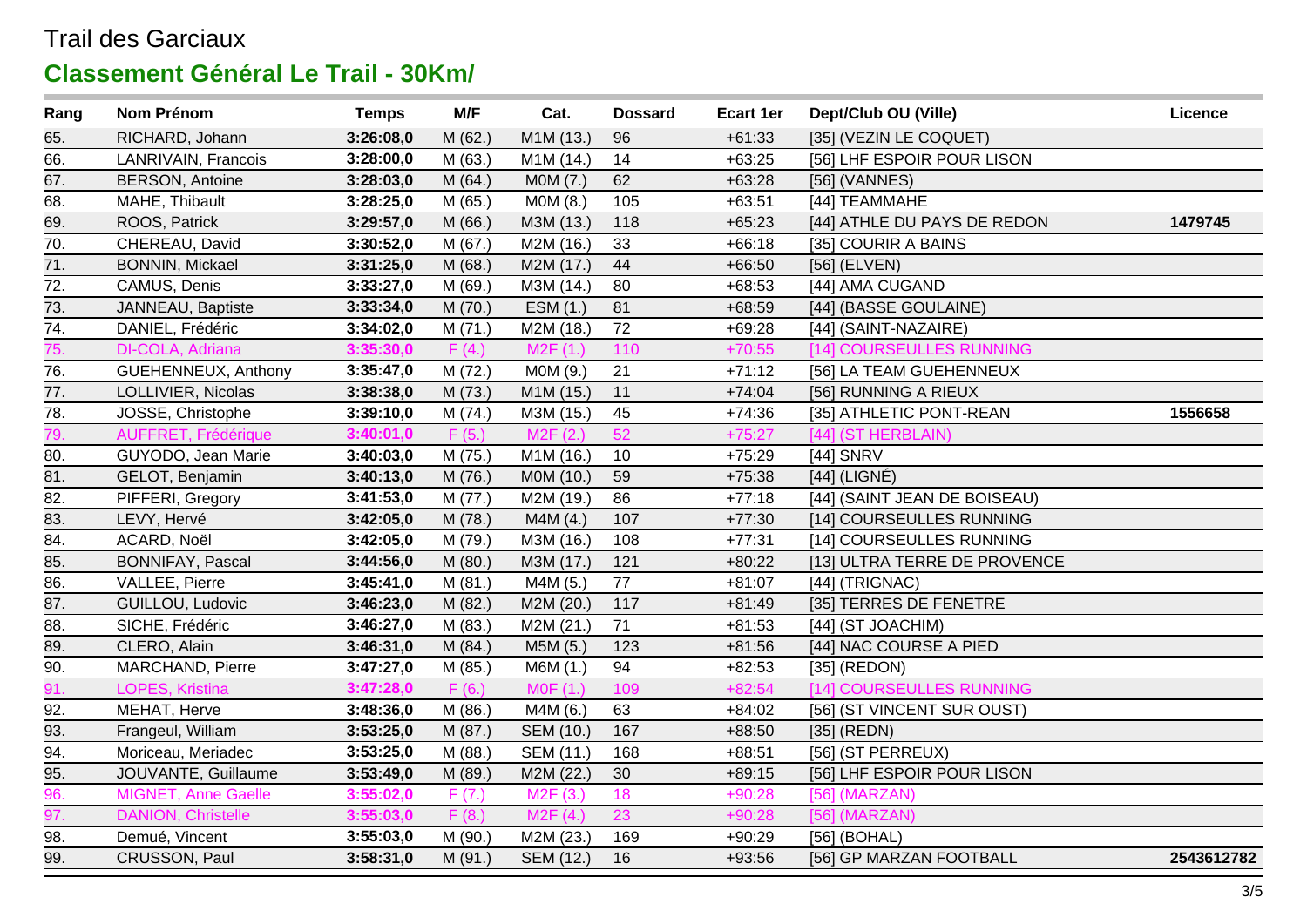| Rang         | Nom Prénom                      | <b>Temps</b> | M/F      | Cat.                  | <b>Dossard</b> | <b>Ecart 1er</b> | Dept/Club OU (Ville)          | Licence |
|--------------|---------------------------------|--------------|----------|-----------------------|----------------|------------------|-------------------------------|---------|
| 100.         | GAIGNE, Ludovic                 | 3:58:37,0    | M (92.)  | M2M (24.)             | 15             | $+94:03$         | [56] ATLHE THEIX              |         |
| 101.         | NOBLET, Sebastien               | 4:00:41,0    | M (93.)  | M2M (25.)             | 84             | $+96:07$         | $[35]$ (RENNES)               |         |
| 102.         | AKROUTE, Kader                  | 4:00:58,0    | M (94.)  | M1M (17.)             | 17             | $+96:24$         | [44] (PONTCHATEAU)            |         |
| 103.         | MOISAN, Romain                  | 4:02:33,0    | M (95.)  | M1M (18.)             | 115            | $+97:59$         | $[44]$ (DREFFÉAC)             |         |
| 104.         | <b>GUELLIL, Sara</b>            | 4:03:28,0    | F(9.)    | <b>SEF (1.)</b>       | 97             | $+98:53$         | [44] (SAINT-HERBLAIN)         |         |
| 105.         | <b>HERSARD, Dominique</b>       | 4:03:39,0    | M (96.)  | M5M (6.)              | 48             | $+99:05$         | [44] ENTENTE NORD LOIRE 44    | 943092  |
| 106.         | <b>COENT BONNIFAY, Philippe</b> | 4:03:43,0    | M (97.)  | M2M (26.)             | 122            | $+99:08$         | [35] COURIR À LAILLÉ          |         |
| 107.         | DESPRES, Xavier                 | 4:04:12,0    | M (98.)  | M2M (27.)             | 116            | $+99:37$         | [44] (SAINT-HERBLAIN)         |         |
| 108.         | <b>BRUNEAU, Baptiste</b>        | 4:04:16,0    | M (99.)  | M1M (19.)             | 102            | $+99:42$         | [44] NAC COURSE A PIED        |         |
| 109.         | Mignon, Christine               | 4:05:27,0    | F(10.)   | M3F (3.)              | 150            | $+100:53$        | [35] (SAINT MARIE DE REDON)   |         |
| 110.         | <b>SEBILLET, Morgane</b>        | 4:05:27,0    | F(11.)   | M <sub>1</sub> F (2.) | 43             | $+100:53$        | [56] (ST PERREUX)             |         |
| 111.         | LOUER, Hélène                   | 4:08:23,0    | F(12.)   | M3F (4.)              | 25             | $+103:49$        | [56] ESCAPADE MALESTROIT      |         |
| 112.         | <b>ROBIN, Guia</b>              | 4:08:24,0    | F(13.)   | M2F(5.)               | 24             | $+103:49$        | [56] LES COUREURS DE L'AFF    |         |
| 113.         | DOURNEAU, Anthony               | 4:08:29,0    | M (100.) | M3M (18.)             | 83             | $+103:54$        | [44] LES TOUCHES RUNNING      |         |
| 114.         | COUTARD, Jonathann              | 4:13:28,0    | M (101.) | M0M (11.)             | 37             | $+108:54$        | $[53]$ (LAVAL)                |         |
| 115.         | <b>BLANQUET, Franck</b>         | 4:16:04,0    | M (102.) | M4M (7.)              | 40             | $+111:29$        | [44] ENTENTE NORD LOIRE 44    | 1064675 |
| 116.         | <b>CARVALHO, Céline</b>         | 4:17:15,0    | F(14.)   | M2F (6.)              | 101            | $+112:41$        | [44] NAC COURSE A PIED        |         |
| 117.         | <b>AVELINE-BIZARD, Nadine</b>   | 4:17:15,0    | F(15.)   | M5F (1.)              | 98             | $+112:41$        | [44] NAC COURSE A PIED        |         |
| 118.         | MIGNON, Annie                   | 4:17:15,0    | F(16.)   | M3F (5.)              | 103            | $+112:41$        | [44] NAC COURSE A PIED        |         |
| 119.         | LE CALVEZ, Stephane             | 4:19:20,0    | M (103.) | M3M (19.)             | 91             | $+114:46$        | [29] LES FOULÉES CONCARNOISES |         |
| 120.         | HANNIER, Jean Michel            | 4:21:29,0    | M (104.) | M2M (28.)             | 100            | $+116:55$        | [44] NAC COURSE A PIED        |         |
| 121.         | THERSEN, Ludovic                | 4:32:33,0    | M (105.) | M2M (29.)             | 29             | $+127:59$        | [56] (KERVIGNAC)              |         |
| 122.         | ROHOU, Christophe               | 4:32:33,0    | M (106.) | M1M (20.)             | 28             | $+127:59$        | [56] (KERVIGNAC)              |         |
| 123.         | LEMOINE, Stephanie              | 4:35:17,0    | F(17.)   | M1F(3.)               | 93             | $+130:43$        | $[56]$ (BERRIC)               |         |
| 124.         | HAMON, Yann                     | 4:37:53,0    | M (107.) | M3M (20.)             | 66             | $+133:19$        | [35] ATHLE DU PAYS DE REDON   | 1561649 |
| 125.         | DESCHANCIAUX, Yannick           | 4:43:42,0    | M (108.) | M3M (21.)             | 6              | $+139:08$        | [56] (ST MARTIN)              |         |
| 126.         | GUERIN, Alain                   | 4:46:34,0    | M (109.) | M5M (7.)              | 82             | $+141:59$        | [85] (CHAVAGNES EN PAILLERS)  |         |
| 127.         | DESPRES, Frédéric               | 4:47:48,0    | M (110.) | M1M (21.)             | 114            | $+143:14$        | [35] (CESSON-SÉVIGNÉ)         |         |
| Abandons     |                                 |              |          |                       |                |                  |                               |         |
|              | Hercelin, Jonathan              |              | M()      | SEM()                 | 147            |                  | $[44]$ (HERIC)                |         |
| Non Partants |                                 |              |          |                       |                |                  |                               |         |
|              | CORTI, Auguste                  |              | M()      | SEM()                 | 49             |                  | [35] (COMBLESSAC)             |         |
|              | <b>INGELAERE, Laura</b>         |              | F()      | SEF()                 | 50             |                  | [35] (COMBLESSAC)             |         |